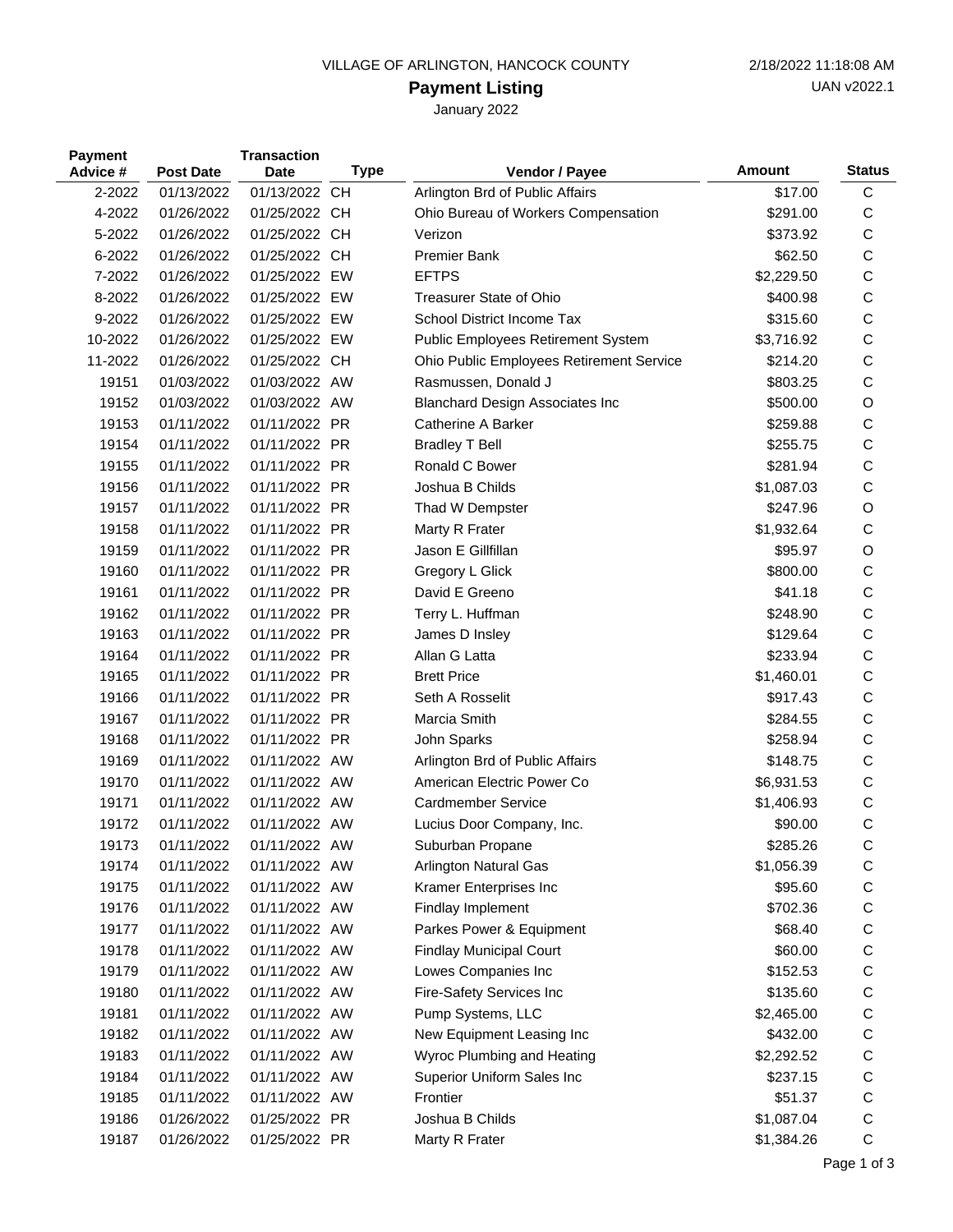#### VILLAGE OF ARLINGTON, HANCOCK COUNTY 2/18/2022 11:18:08 AM

#### **Payment Listing**

January 2022

| <b>Payment</b><br>Advice # | <b>Post Date</b> | <b>Transaction</b><br><b>Date</b> | <b>Type</b> | <b>Vendor / Payee</b>                  | <b>Amount</b> | <b>Status</b> |
|----------------------------|------------------|-----------------------------------|-------------|----------------------------------------|---------------|---------------|
| 19188                      | 01/26/2022       | 01/25/2022 PR                     |             | Jason E Gillfillan                     | \$95.97       | O             |
| 19189                      | 01/26/2022       | 01/25/2022 PR                     |             | David E Greeno                         | \$82.36       | O             |
| 19190                      | 01/26/2022       | 01/25/2022 PR                     |             | <b>Brett Price</b>                     | \$1,417.68    | C             |
| 19191                      | 01/26/2022       | 01/25/2022 PR                     |             | Seth A Rosselit                        | \$500.82      | O             |
| 19192                      | 01/26/2022       | 01/25/2022 AW                     |             | Rasmussen, Donald J                    | \$803.25      | O             |
| 19193                      | 01/26/2022       | 01/25/2022 AW                     |             | <b>Blanchard Design Associates Inc</b> | \$500.00      | O             |
| 19194                      | 01/26/2022       | 01/25/2022 AW                     |             | <b>Charter Communications</b>          | \$474.00      | O             |
| 19195                      | 01/26/2022       | 01/25/2022 AW                     |             | <b>Centennial Screen Printing</b>      | \$14.00       | O             |
| 19196                      | 01/26/2022       | 01/25/2022 AW                     |             | Stumps Fire Protection & Safety Equip  | \$85.10       | C             |
| 19197                      | 01/26/2022       | 01/25/2022 AW                     |             | Hancock County Engineer                | \$229.74      | O             |
| 19198                      | 01/26/2022       | 01/25/2022 AW                     |             | Parkes Power & Equipment               | \$4.35        | C             |
| 19199                      | 01/26/2022       | 01/25/2022 AW                     |             | Sausser Steel Company Inc              | \$160.00      | С             |
| 19200                      | 01/26/2022       | 01/25/2022 AW                     |             | <b>Automotive Electronic Service</b>   | \$553.11      | C             |
| 19201                      | 01/26/2022       | 01/25/2022 AW                     |             | Perrysburg Pipe & Supply               | \$228.60      | O             |
| 19202                      | 01/26/2022       | 01/25/2022 AW                     |             | Grampy Al's                            | \$298.00      | O             |
| 19202                      | 02/05/2022       | 02/05/2022 AW                     |             | Grampy Al's                            | -\$298.00 *   | $\vee$        |
| 19203                      | 01/26/2022       | 01/25/2022 AW                     |             | Jay Petroleum                          | \$589.84      | C             |
| 19204                      | 01/26/2022       | 01/25/2022 AW                     |             | <b>Communications Center Inc</b>       | \$137.50      | O             |
| 19205                      | 01/26/2022       | 01/25/2022 AW                     |             | Rumpke                                 | \$187.95      | C             |
| 19206                      | 01/26/2022       | 01/25/2022 AW                     |             | <b>Bluffton Aeration Service</b>       | \$2,507.42    | C             |
| 19207                      | 01/26/2022       | 01/25/2022 AW                     |             | Hancock Regional Planning Commission   | \$250.00      | C             |
| 19208                      | 01/26/2022       | 01/25/2022 AW                     |             | Findlay Implement                      | \$97.02       | $\vee$        |
| 19208                      | 01/26/2022       | 01/25/2022 AW                     |             | Findlay Implement                      | $-$97.02$     | $\vee$        |
| 19209                      | 01/26/2022       | 01/25/2022 AW                     |             | Zehender, Charles                      | \$280.94      | O             |
| 19210                      | 01/26/2022       | 01/25/2022 AW                     |             | MacDonald Supply                       | \$72.47       | C             |
| 19211                      | 01/26/2022       | 01/25/2022 AW                     |             | <b>Compass Minerals</b>                | \$3,345.54    | C             |
| 19212                      | 01/26/2022       | 01/25/2022 AW                     |             | Alloway                                | \$933.00      | $\mathsf{C}$  |
| 19213                      | 01/26/2022       | 01/25/2022 AW                     |             | Lima Security Inc.                     | \$43.95       | O             |
| 19214                      | 01/26/2022       | 01/25/2022 AW                     |             | Ohio Cat                               | \$964.73      | O             |
| 19215                      | 01/26/2022       | 01/25/2022 AW                     |             | Hancock-Wood Electric Co               | \$207.64      | C             |
| 19216                      | 01/26/2022       | 01/25/2022 AW                     |             | <b>Hancock County Treasurer</b>        | \$3,581.74    | $\mathsf{C}$  |
| 19217                      | 01/26/2022       | 01/25/2022 AW                     |             | Heidi Jo Essinger                      | \$272.36      | O             |
| 19218                      | 01/26/2022       | 01/25/2022 AW                     |             | <b>Premier Bank</b>                    | \$1,741.49    | O             |
| 19219                      | 01/26/2022       | 01/25/2022 AW                     |             | <b>Teresa Christy</b>                  | \$50.00       | C             |
|                            |                  |                                   |             | <b>Total Payments:</b>                 | \$57,156.87   |               |
|                            |                  |                                   |             | <b>Total Conversion Vouchers:</b>      | \$0.00        |               |
|                            |                  |                                   |             | <b>Total Less Conversion Vouchers:</b> | \$57,156.87   |               |

Type: AM - Accounting Manual Warrant, AW - Accounting Warrant, IM - Investment Manual Warrant, IW - Investment Warrant, PM - Payroll Manual Warrant, PR - Payroll Warrant, RW - Reduction of Receipt Warrant, SW - Skipped Warrant, WH - Withholding Warrant, WM - Withholding Manual, WS - Special Warrant, CH - Electronic Payment Advice, IL - Investment Loss, EP - Payroll EFT Voucher, CV - Payroll Conversion Voucher, SV - Payroll Special Voucher, EW - Withholding Voucher, POS ADJ - Positive Adjustment, NEG ADJ - Negative Adjustment, POS REAL - Positive Reallocation, NEG REAL - Negative Reallocation

Status: O - Outstanding, C - Cleared, V - Voided, B - Batch

\* Asterisked amounts are not included in report totals. These transactions occurred outside the reported date range but are listed for